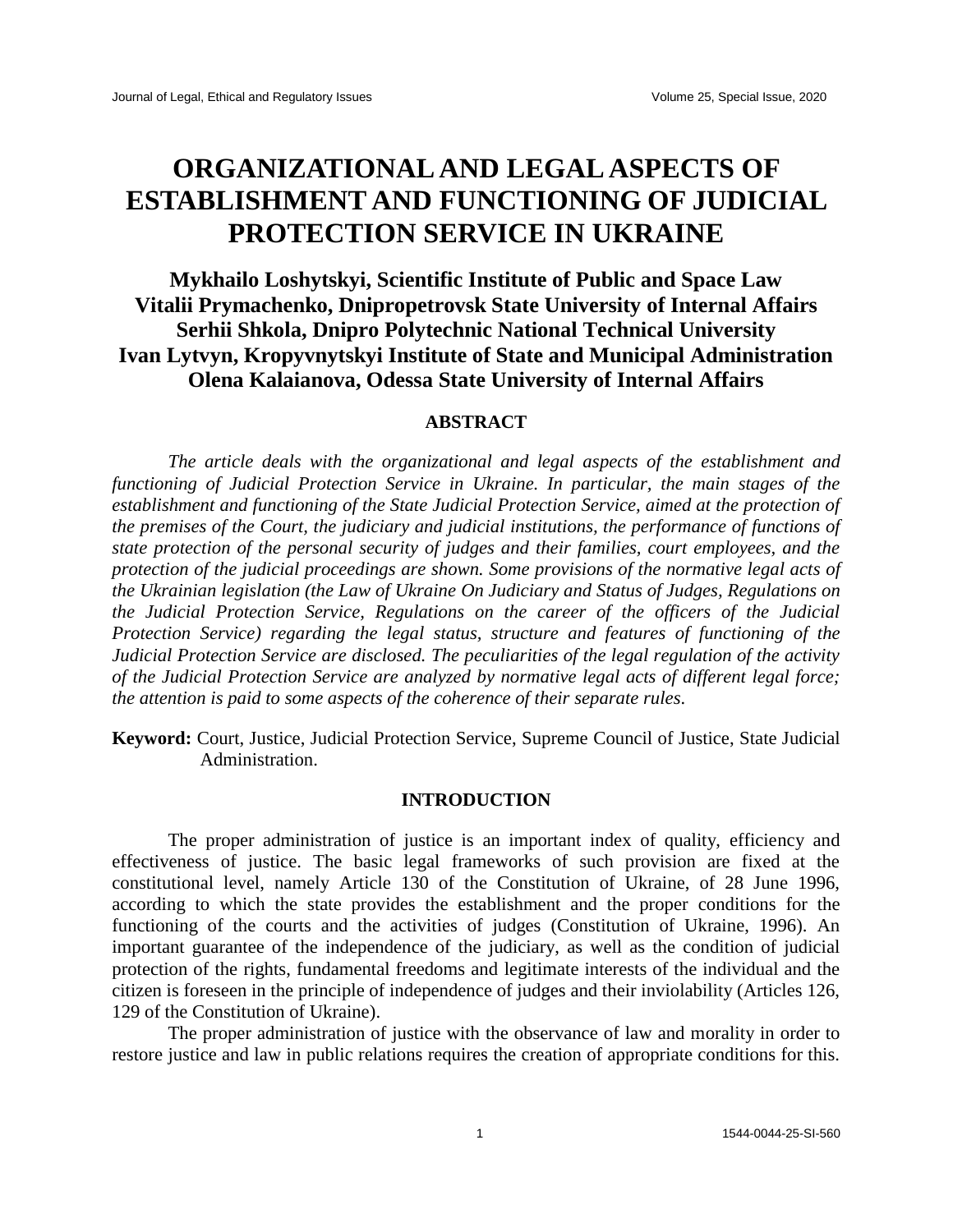In this context, the organizational support of the activities of the court, judges and the judicial process plays an important role.

#### **Problem Statement**

In 2015, there was a complete liquidation of the special units of the Ministry of Internal Affairs of Ukraine named "*Hryfon*", which were engaged in the protection of the courts. The lack of judicial protection opened up free access to the premises of the courts for the persons who obstructed the work of judges by disrupting court hearings, by violations of public order, etc.

One of the factors influencing on the possibility of a free, unimpeded and fast realization of the right to judicial protection is the law-enforcement securing of the judiciary in Ukraine. In order to ensure the safety of the court and the participants of the judicial proceedings, a Judicial Protection Service has been established in Ukraine. It is young institution in the law-enforcement system. Taking this fact into account, it is relevant to study the issues of organizational and legal aspects of the establishment of the Judicial Protection Service and to determine the peculiarities of the functioning of this state body.

### **LITERATURE REVIEW**

The main intergovernmental structure of the Council of Europe which is responsible for the proper functioning of the judiciary is The European Committee on Legal Co-operation (CDCJ). The activities of CDCJ members, as the representatives of the Ministry of Justice, are aimed at ensuring an appropriate level of communication between the government and the judiciary at the national level. In 2015 at the second report of the Secretary General of the Council of Europe on the state of democracy, human rights and the rule of law in Europe the lack of judicial independence in many European countries was noted to be the one of the greatest challenges for the democratic society nowadays. For this purpose, the Council of Europe has developed a Plan of Action on *"Strengthening Judicial Independence and Impartiality*" to support member states in implementing of such measures. The CDCJ has prepared, and the Council of Europe has approved on November 17, 2010 Recommendation CM/Rec (Legislations, 2010) 12 on judges: independence, efficiency and responsibilities. The Plan of Action was approved at the High-Level Conference of Ministers of Justice and Representatives of the Judiciary (Judicial independence and impartiality). Thus, the executive power and the legislature have a duty to guarantee the independence of judges and to prevent actions that may undermine the independence of the judiciary or the public's confidence in it (Legislations, 2010).

In the majority of the foreign countries, the law enforcement structures are responsible for judicial protection. In particular, the positive experience of Canada has been used to implement the judicial protection actions in Ukraine and to establish the Judicial Protection Service accordingly. Ensuring the safety of judges in these countries is an important component of the effectiveness of justice. After all, the principle of independence of the judiciary presupposes precisely the inadmissibility of the pressure and threats that may influence on the decision-making of judges. In Canada, the judicial protection authority is the Sheriff's Office. The sheriff is a court officer whose work is focused on the security of the judiciary, court staff, the public, and persons in custody. Sheriffs are responsible for: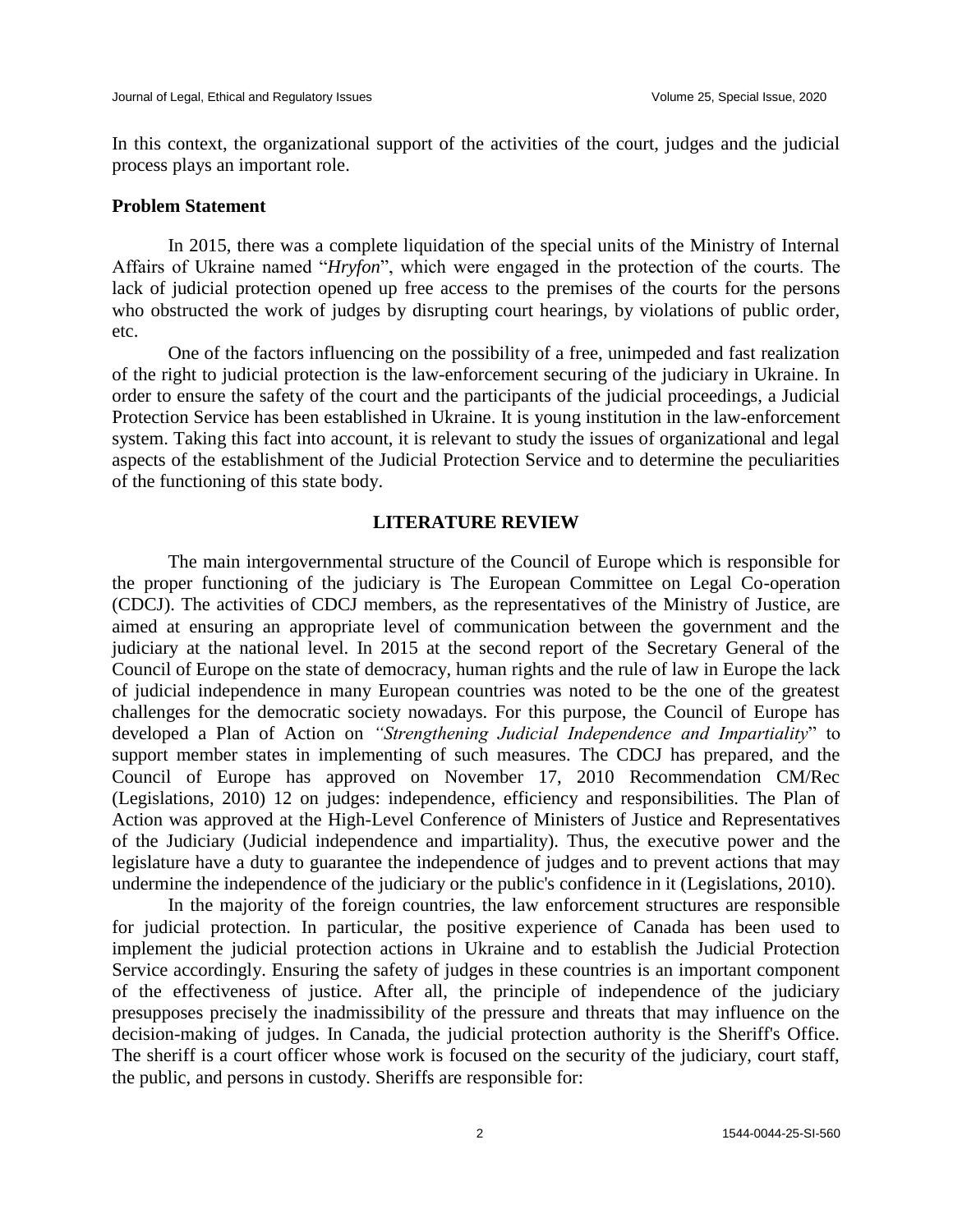- 1. The court's security;
- 2. The transportation of prisoners to institutions and from all levels of the courts;
- 3. The delivery of certain civil and criminal documents;
- 4. The execution of court's decisions.

The Court services officers spend most of their time in the courtroom. These officers help to ensure that the hearings are calm and orderly. They ensure that court proceedings are conducted safely and without interruption.

The important criteria for the selection of sheriffs are: the ability to work in a team, the proactiveness, the integrity, the self-controlling, the ability to manage conflicts, the willingness to learn throughout life, the commitment to the interests of the organization. As a result of the interview, the candidates may receive a preliminary job offer for further examination or placement. The sheriffs with a certain length of service are required in turn the undergo the advanced training which presuppose the test of physical training, weapon skills, control over the use of force, communication skills. The Canadian model of the courts' security is effective and progressive (Savilova, 2019).

#### **METHODOLOGY**

The basis for research of the organizational and legal aspects of the establishment of the Judicial Protection Service in Ukraine and the peculiarities of the functioning of this public authority were based on historical, formal-legal and comparative-legal methods. In particular, the main stages of the establishment and functioning of the state court protection system, which is aimed at the protection of the premises of the court, bodies and institutions of the justice system, perform the functions of state protection of personal security of judges and their families, court staff, security of the judicial proceedings are distinguished using the historical method. The disclosure of the provisions of the normative legal acts of the Ukrainian legislation concerning the legal status, the structure and the peculiarities of the functioning of the Judicial Protection Service was made using the formal legal method. The comparative-legal method made it possible to analyze the peculiarities of the legal regulation of the activity of the Judicial Protection Service by legal acts of different legal force, as well as to focus on some aspects of the coherence of their individual rules.

#### **FINDINGS AND DISCUSSIONS**

There have been several legislative changes on the way to the establishment of the Judicial Protection Service in Ukraine. For the first time, the issue of the organization of protection of court employees was given the particular attention in 1997. Pursuant to the order of the Ministry of Internal Affairs of Ukraine of July 23, 1997 No. 467 (repealed), special police units were set up in the structure of the public security police to ensure the safety of court employees, law enforcement agencies, persons involved in criminal proceedings, their families and close relatives. The Order also provided for the approval of the Provisional Regulation on this subdivision (Law, 1997).

The Order of the Ministry of Internal Affairs of Ukraine of November 19, 2003 No. 1390 (repealed) has approved the Regulation on the special unit of the judicial police "Hryfon". One of the main tasks of this unit was to provide the security measures in court proceedings of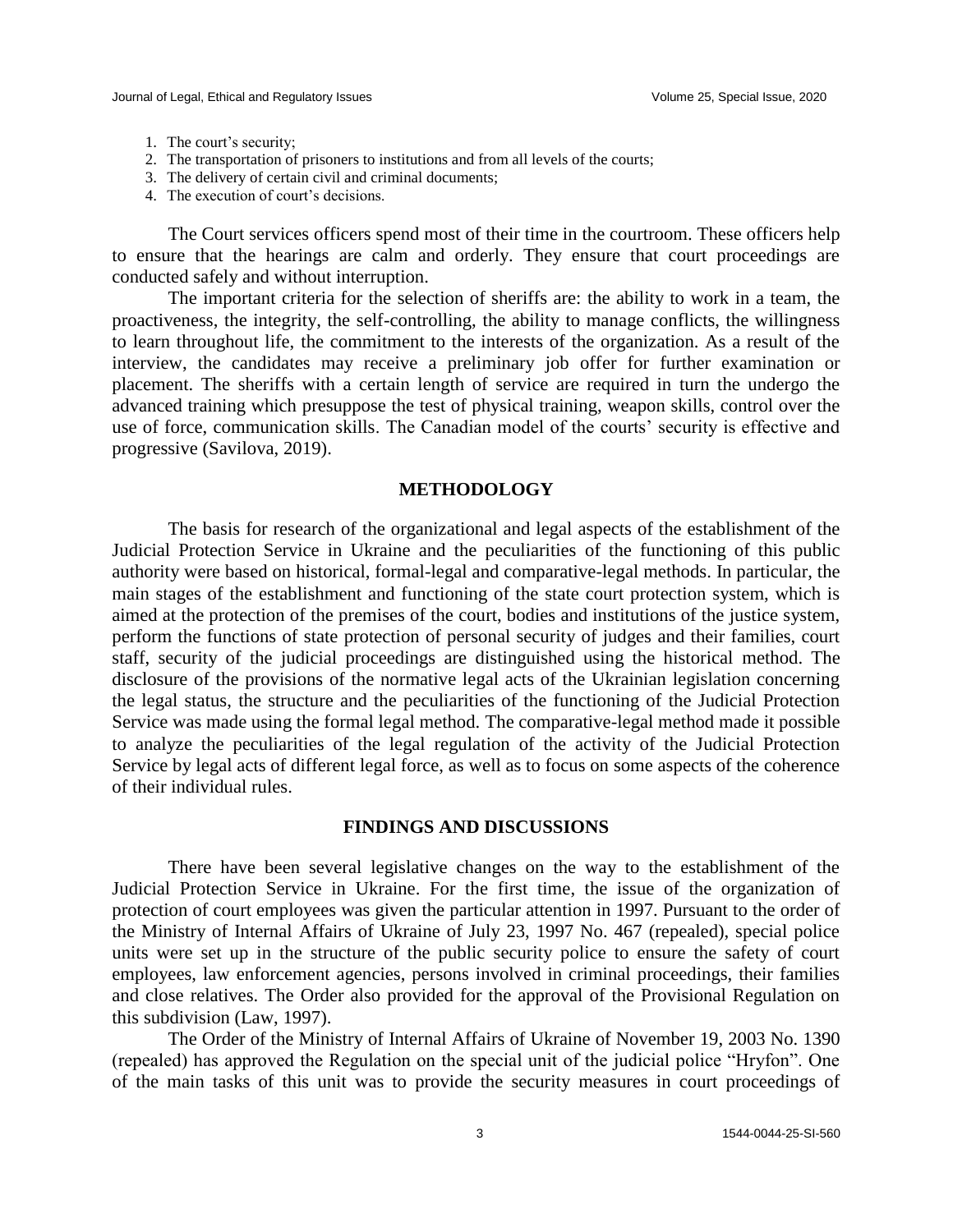judiciary, for law-enforcement officials, other law-executive or law-enforcement agencies, their families and close relatives; taking the necessary steps to ensure the security of the judge, his family members, the preservation of their property, if such statement will be received from the judge, etc. Regulations on the special unit of the judicial police "*Hryfon*" (Legislations, 2003).

In 2015, there was a complete liquidation of special units of the Ministry of Internal Affairs of Ukraine "*Hryfon*" engaged in the protection of the courts. The lack of judicial protection opened up free access to the premises of the courts to the persons who obstructed the work of judges by disrupting court hearings, the violations of public order, etc.

From November 9, 2015, the protection of courts, other authorities and institutions of the judicial system, as well as judicial expertise institutions, was carried out by units of the National Guard and the National Police in accordance with the Resolution of the Cabinet of Ministers of Ukraine "*On Security of Courts, Other Authorities and Institutions of the Judiciary and the Authorities of Judicial Expertise*" of November 9, 2015 No. 906 (repealed) (Legislations, 2015).

Pursuant to the requirements of the Law of Ukraine "*On Judiciary and Status of Judges*" of June 2, 2016 No. 1402-VIII, the Decree of the Ministry of Internal Affairs of Ukraine of December 26, 2016 No. 1352 approved the Provisional Procedure for Ensuring the Protection of Courts, Authorities and Institutions of the Judicial System, as well as the maintenance of public order there (repealed). According to this Procedure of maintaining public order in court, the termination of disrespect for the court, as well as the protection of the court's premises, authorities and institutions of the justice system, performing the functions of state protection of the personal security of judges and their families, court employees, securing the members of the trial is executed by the units of the National Police and the National Guard (Legislations, 2016).

With the adoption of the Law of Ukraine "*On Amendments to the Law of Ukraine "On Judiciary and Status of Judges"* in connection with the adoption of the Law of Ukraine *"On the Supreme Anticorruption Court"* of July 12, 2018 No. 2509-VIII, the status of the Judicial Service was fixed for the first time at the legislative level of the Law of Ukraine (Law of Ukraine, 2018).

To this date, the legal regulation of the issues of the legal status, the structure and the features of the functioning of the Judicial Protection Service is carried out in accordance with the provisions of the Law of Ukraine "*On Judicial System and Status of Judges*" of June 2, 2016 No. 1402-VIII (hereinafter-the Law) and are specified in Regulation on the Judicial Protection Service, approved by the decision of the High Council of Justice of April 4, 2019 No. 1051/0/15- 19 (hereinafter-the Regulations).

The legal status of the Judicial Protection Service is governed by the provisions of separate Chapter 4, Section XI, *"Organizational Support for the Activities of the Courts*" of the Law. From the analysis of Article 160 of the Law, the main tasks of the Judicial Protection Service are:

- 1. The maintaining of the public order in court;
- 2. The termination of disrespect for the court;
- 3. The protection of court's premises, bodies and institutions of the justice system;
- 4. The performing of the functions of state protection of the personal security of judges and their families, of the court staff;
- 5. Ensuring the safety of litigants in the court (Law of Ukraine, 2016).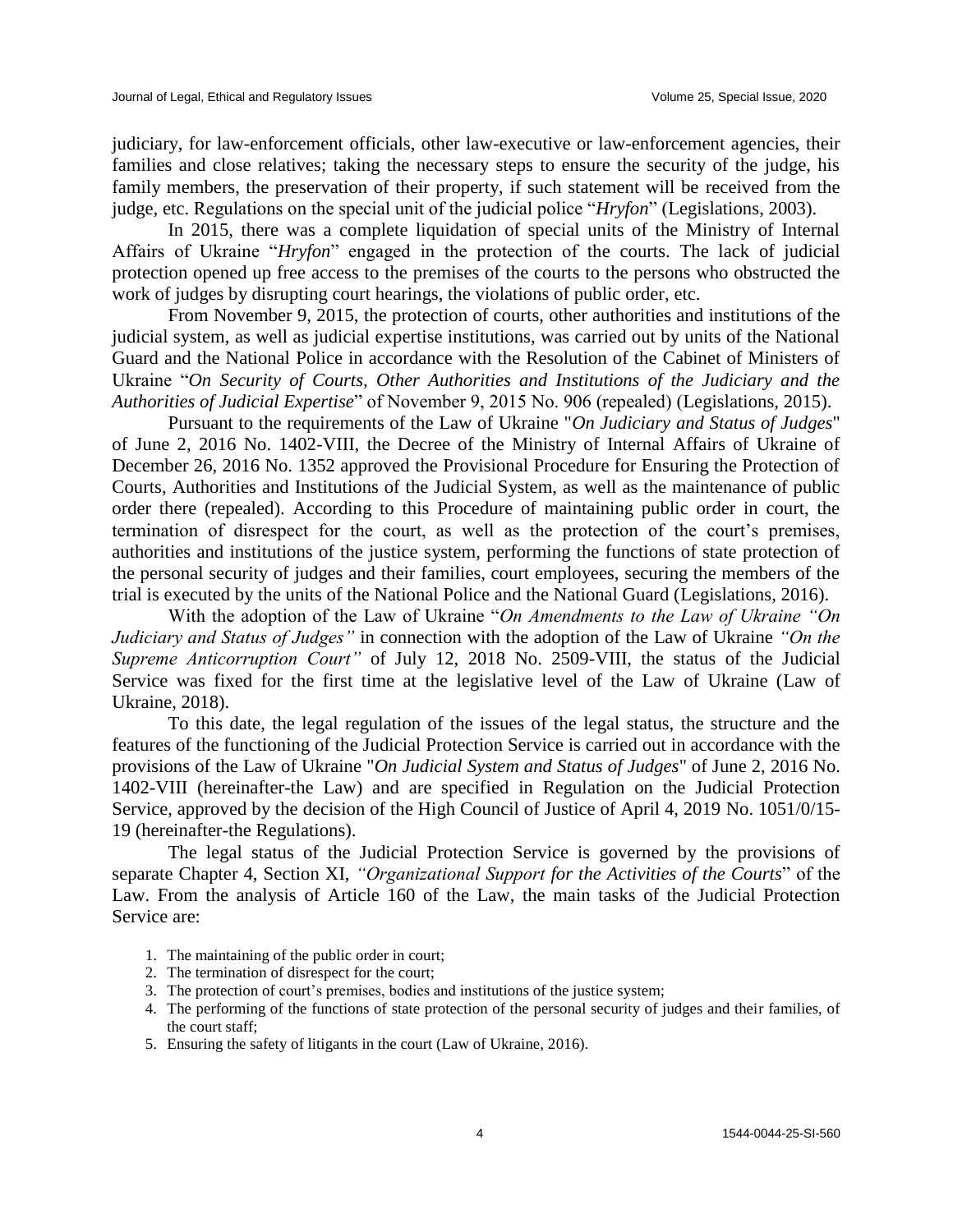The legislator defines the Judicial Protection Service (hereinafter-the Service) as the government body in the justice system to ensure the protection and maintenance of public order in the courts (Part 1, Article 161 of the Law).

The Head of the Service oversees the activities of this body. The appointment to the post of the Head is held in the form of open competition and the dismissal is executed by the High Council of Justice. It is important to note that the appointment and dismissal of the Deputy Head is carried out in the same manner in accordance with the latter's proposal (Law of Ukraine, 2016).

The organizational structure of the Service is represented by the central governing body (Central Office) and territorial units (territorial offices). The Central office of the Service is a legal entity that has a seal with the image of the State Emblem of Ukraine and its name, its own forms, independent balance and accounts in the bodies of the State Treasury Service of Ukraine. The decision-making on the establishment of territorial units of the Service is within the competence of the Head of the Service, but necessarily requires the agreement of the State Judicial Administration of Ukraine (Legislations, 2019).

It is important to note that the Law and the Regulations define the legal status of territorial units. Thus, according to the Regulations, the territorial units of the Service are formed as legal entities, having a seal with the image of the State Emblem of Ukraine and their name, their own forms, independent balance and accounts in the bodies of the State Treasury Service of Ukraine (Legislations, 2019). In its turn, the Law provides two variants of the formation of territorial units:

- 1. As legal entities;
- 2. As structural subdivisions of the central governing body of the Service, which do not have the status of a legal entity (Law of Ukraine, 2016).

The supreme legal force of the law is that all by-laws are adopted on the basis of laws and should not be contrary to their content (Legislations, 2009). Thus, in case of adoption of by-law normative-legal acts, including the Regulations, the specification of its individual norms is made by the means of creating new regulations in order to detail the rules of the law. Therefore, in the context of the issue under consideration, we believe that it necessary to note that the issue of the establishment of territorial units of the Service is more explicitly stated in the Law than in the Regulations, not the other way around.

It is important to determine whom the Judicial Protection Service reports to and which public authority oversees its activities. From the content of Article 152 of the Law, one of the powers of the State Judicial Administration of Ukraine is to control the activity of the Judicial Protection Service. The approval of the Regulation on the Judicial Protection Service is within the competence of the High Council of Justice in accordance with Article 3 of the Law of Ukraine "*On the High Council of Justice"* of December 21, 2016 № 1798-VIII (Law of Ukraine, 2016). Thus, the Judicial Protection Service is accountable to the High Council of Justice and is under the control of the State Judicial Administration of Ukraine.

General principles for the service at the Judicial Protection Service, including the list of special ranks of officers at the Judicial Protection Service, are enshrined in the Law and are specified in a separate Regulation on service of the officers at the Judicial Protection Service, approved by the decision of the High Council of Justice of April, 4 2019, No 1052/0/15-19.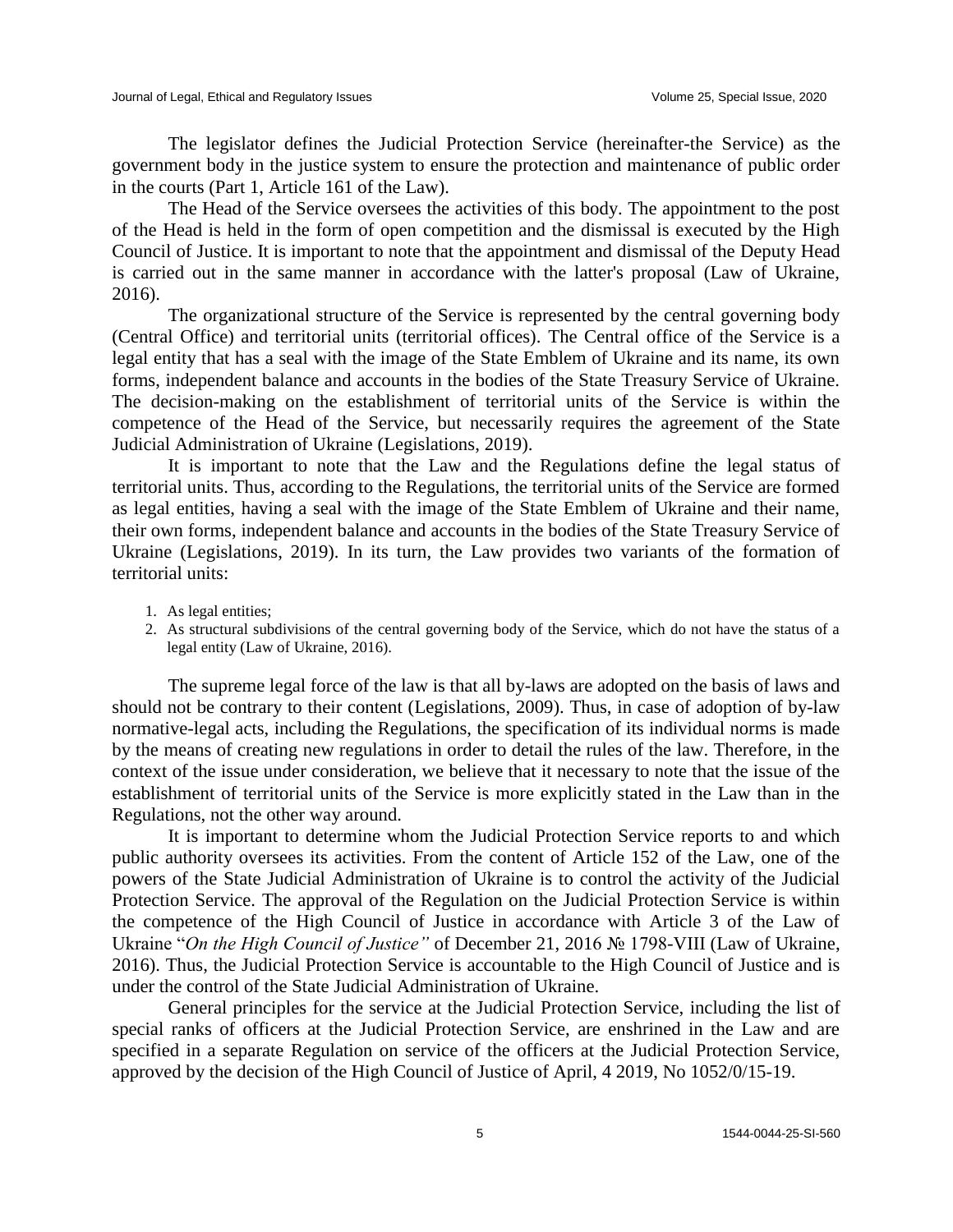#### **RECOMMENDATIONS**

The analysis of two legal acts, which regulate the issues of the legal status, the structure and the peculiarities of the functioning of the Judicial Protection Service, allows us to note the following: most of the provisions of the Law are duplicated in the Regulation, in particular the determination of the legal status of the Judicial Protection Service:

- 1. The definition of a public authority;
- 2. Its administration;
- 3. Organizational structure;
- 4. The tasks;
- 5. Powers.

Meanwhile, the powers of the Judicial Protection Service are more detailed in the Regulation, at the same time their list is more simplified in the Law. In addition, the Regulation defines the organizational authorities of the Deputy Heads.

The general principles for the service at the Judicial Protection Service, including the list of special ranks of officers of the Judicial Protection Service, are enshrined in the Law and specified in a separate Regulation on the passage of service by the officers of the Judicial Protection Service, approved by the decision of the High Council of Justice of April, 4 2019, No 1052/0/15-19. The Law has a provision that provides social protection of members of the Judicial Protection Service. The provision of the Regulation on the service at the Judicial Protection Service only states that the social and legal protection of employees and their families is provided in accordance with the law. However, the nature and procedure of such protection has not been disclosed.

Thus, we consider it necessary to pay attention to the following. Most provisions of the Law are duplicated in the Regulation. However, for example, the issue of establishing territorial units of the Service is more explicit in the Law than in the Regulations. In the Regulation, as in the normative legal act, the provisions of the Law should specified and not the other way around. The same thing is with the issue on social protection of the Judicial Protection Service staff, which is disclosed in the Law. Meanwhile, the provision on service regulations of the Judicial Protection Service staff only states that the social and legal protection of employees and their families is provided in accordance with the law. The nature and procedure of such protection has not been disclosed, but in this case, it would be more appropriate to prescribe it in the Regulation.

#### **CONCLUSION**

There have been several legislative changes on the way to the establishment of the Judicial Protection Service in Ukraine. This is primarily due to the fact that prior to the establishment of such a state judicial protection authority, relied on:

- 1. Special police units in the public security militia (July 1997-October 2003);
- 2. The special unit of the judicial police "*Hryfon*" (November 2003-October 2015);
- 3. The National Guard and the National Police units (November 2015-June 2018).